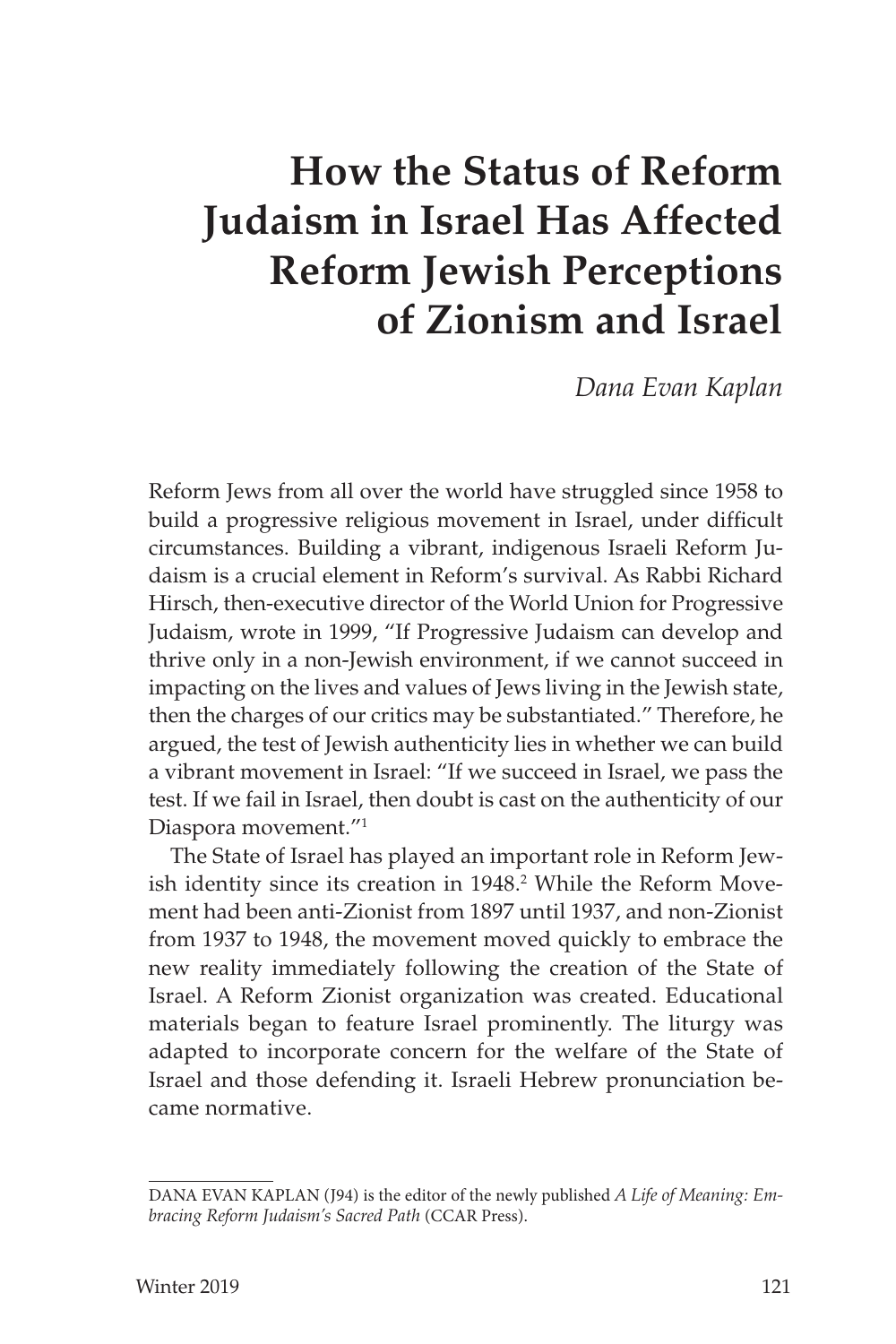Israel became an important mechanism for galvanizing concern for Jewish causes and motivating a potentially apathetic laity. Along with the rest of the American Jewish community, Reform Jews were deeply concerned about the threat to Israel's existence during the 1967 crisis and were thrilled by Israel's seemingly miraculous victory in the Six-Day War. Reform Jews were again extremely worried when Israel was attacked on Yom Kippur 1973 and enormously relieved when Israel was able to reverse the tide of the war and emerge victorious once again. Individual Reform Jews donated huge sums of money to Israel, and Reform congregations organized campaigns to support Israel in myriad ways.

While Reform Jews worked to help Israel, Israel consciousness helped to maintain enthusiasm for Jewish identity and the Reform Jewish agenda over two or three decades when interest in religion was waning among many in the United States. Israel provided an important, perhaps crucial, rallying cry keeping congregants involved who might otherwise have disaffiliated from Reform. Therefore, the Reform Movement benefited greatly from the embrace of Zionism, using it as a mechanism for instilling support and generating enthusiasm. NFTY launched summer trips for Reform Jewish youth, and the movement established the NFTY High School in Israel–Eisendrath International Experience (EIE), a semester-long study program based Kibbutz Tzuba. Reform families began choosing to hold bar or bat mitzvah ceremonies in Israel, and many Reform temples began organizing congregational trips to Israel. The HUC-JIR requires rabbinic and cantorial students to complete their first year of study in Israel. Jerusalem is now one of the cities in which the CCAR holds its annual conference.

Because the Reform Movement has relied on Israel in this way, there has been a reluctance to confront potentially problematic aspects of the creation and growth of the Jewish state. The leadership of the Reform Movement certainly acknowledged problems existed. In 1970, UAHC president Rabbi Maurice Eisendrath agreed with those Israelis who were criticizing "ostrich-like denial" of a Palestinian claim to land that Israel had conquered in 1967. In 1953, Eisendrath had called on the Reform Movement to help create an indigenous form of progressive, liberal Judaism in the State of Israel. On both of these issues, and others as well,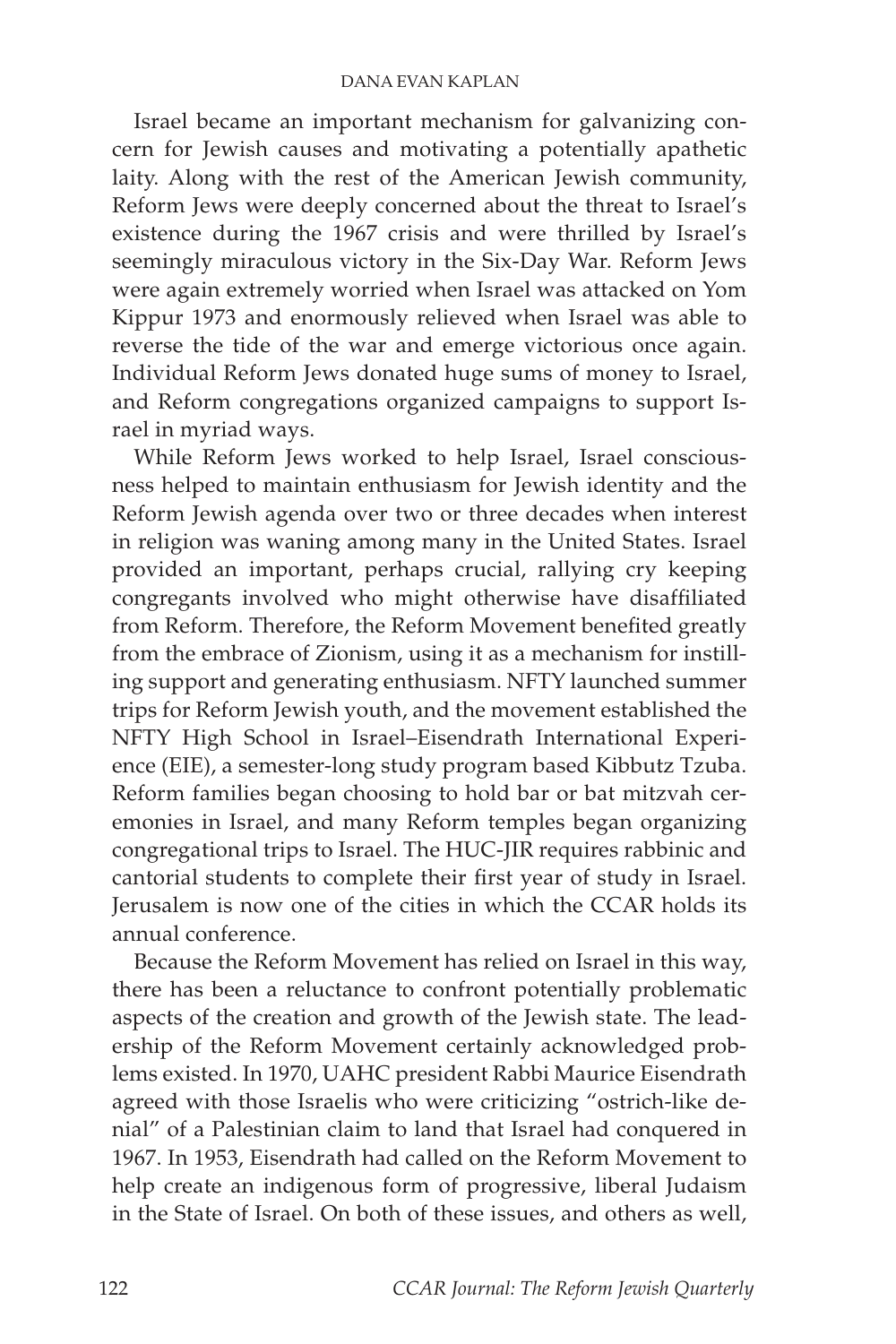Eisendrath was well ahead of his time, although the issues were not emphasized in congregational life. For most American Reform Jews, Israel was a miracle that had arisen from the ashes of the Holocaust. It was a miraculous narrative of the few defeating the many in order to build the first independent Jewish state in two thousand years. Nothing should be said or done that might jeopardize the miracle. Not until the "Who is a Jew?" controversies of the 1970s and 1980s did even the leaders of the Reform Movement begin to object to the lack of Israeli governmental recognition of Reform Judaism and non-Orthodox Judaism generally. Even then, it was felt that to attack Israel for not recognizing Reform Judaism would harm the interests of the Jewish people, broadly conceived, which would be completely unacceptable to nearly everyone. It would in addition harm the Reform Movement itself, given Reform's heavy reliance on Israel to create a strong, positive sense of Jewish identity.

Israel's difficulty with Reform comes from the fact that most of its population originated in regions lacking a strong Enlightenment tradition. They arrived in the country with the perception that there was one authentic form of Judaism, Orthodoxy, whose halachic dictates they either continued to follow or later abandoned. But the terms of religious conceptualization were framed in black and white: "Orthodox" to mean religious and "secular" to mean devoid of religious attachments. From the Reform point of view, this Israeli framework of religious experience has no room for those who would integrate advances in science and technology —as well as philosophy, history, archaeology, and biblical studies —into their religious understanding.

The State of Israel recognizes only Orthodox Judaism, and only certain Orthodox leaders at that, as authoritative representatives of the Jewish religion. Only this self-selected group has the authority to perform civilly recognized weddings, for example. Since there is no separation of church and state in Israel, a couple who wants to marry in a Jewish ceremony must go to one of these Orthodox rabbis—and only these rabbis. If they don't want to or if the rabbi deems them insufficiently Jewish, not only can't they have their government-sanctioned religious wedding in Israel, they can't even obtain a civil marriage license. The monopoly granted to these Orthodox rabbis stifles religious pluralism in Israel and makes life difficult for hundreds of thousands of its citizens.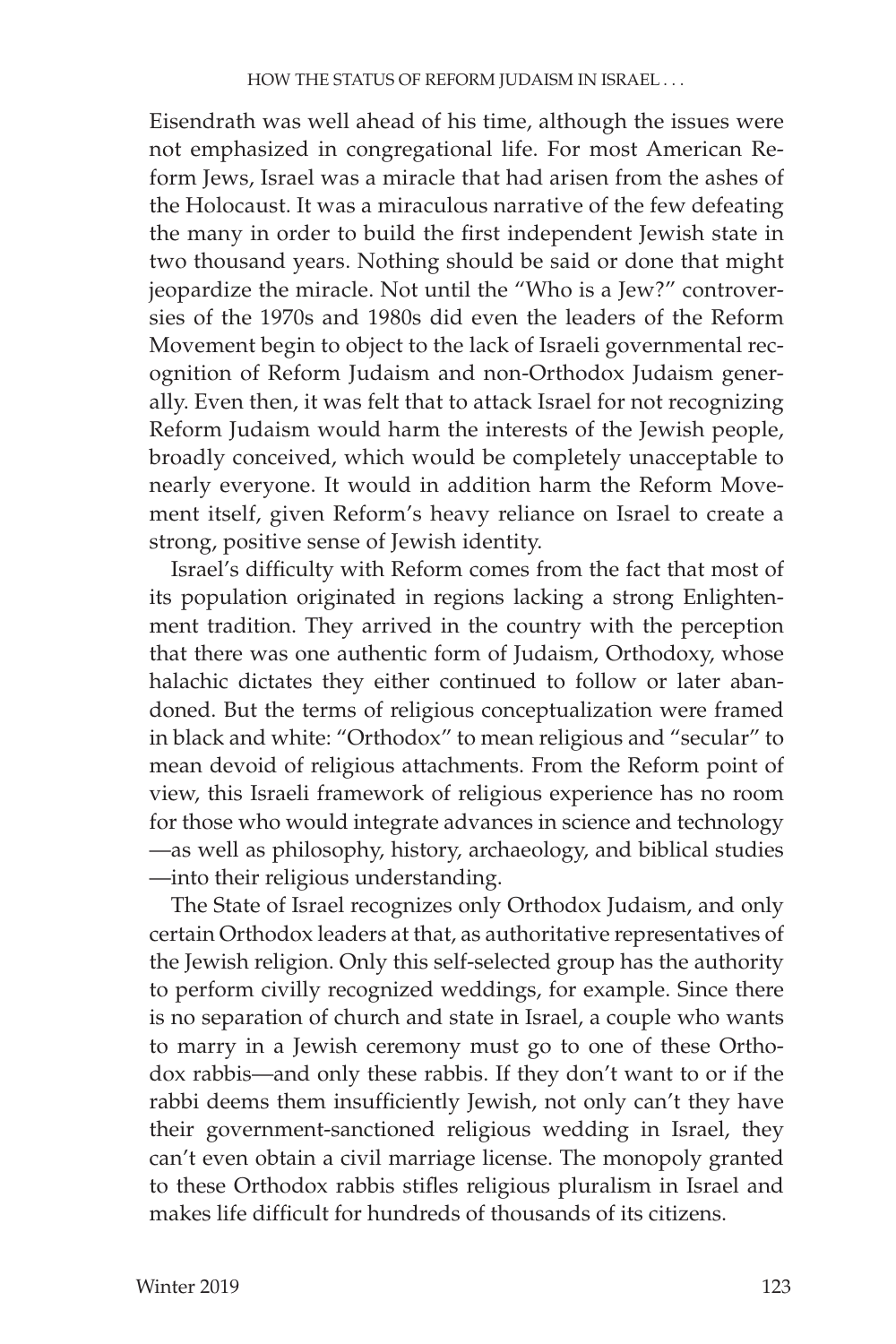The status of Reform Judaism in Israel is increasingly problematic, complicating Reform Movement development in Israel and harming Progressive Judaism's long-term prospects around the world. This story of the struggle for religious pluralism in Israel is relatively well known. For example, the Women of the Wall controversy has drawn extensive attention for some time now. Less researched is the impact of the Israeli religious pluralism problem on Reform Jews in the United States and on Reform Judaism theologically, liturgically, and sociologically.

That the State of Israel treats Jewish denominations unequally, assigning discrete legal statuses to individuals based on denominational affiliation, is upsetting to many liberal supporters of Israel in the West. Moreover, hostile comments from ultra-Orthodox politicians, and even from politicians who present themselves as secular, are becoming increasingly unsettling. Non-Orthodox forms of Judaism, they warn, are not normative and will harm us by promoting assimilation. Rabbi Rick Jacobs, president of the URJ objects, "Without a vibrant alternative to ultra-Orthodoxy, many choose assimilation."3 American Reform and other liberal Jews have grown more displeased as Israelis, from average citizens to those in power, make ever more clear that they dismiss non-Orthodox denominations as near-cults. They are wrong to do so, according to Jacobs. "Our Judaism," he counters, "is innovative, inclusive, egalitarian, joyful, probing, spiritually open and inspiring . . . reshaping the landscape of Jewish life.<sup>4</sup>

Even before the current crisis over the permanent freezing of the Western Wall compromise, savvy observers were suggesting that the chasm was widening. Former *New Republic* literary editor Leon S. Wieseltier did not mince words, saying, "The primary reason for the widening chasm between the two communities is the behavior of the (Orthodox chief) rabbinate in Israel toward the Jews of America. I am referring to its relationship to Reform and Conservative Jews and to the Women of the Wall. The conduct of the government of Israel on this subject is insulting and repellent. I can think of few subjects on which Israel has caused such disgust among American Jews."5

There is a steady barrage of news headlines like "Reform Jews Are in for More Humiliation at the Israeli Government's Hands,"6 "On Reform Judaism in Israel, Don't Hate the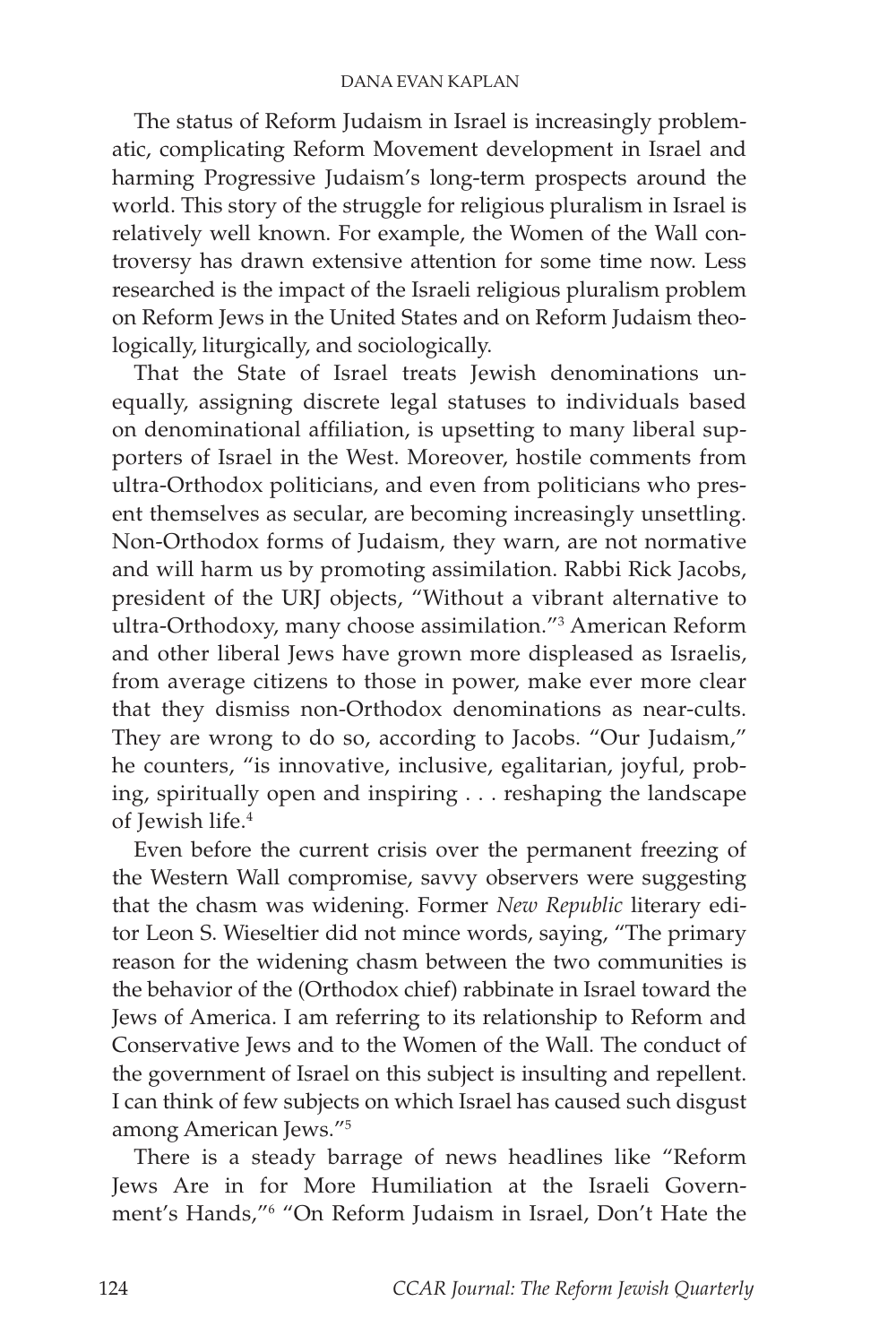Minister, Hate the Ministry,"7 "How Bibi Just Gave Liberal Jews the Finger—And What We Can Do About It,"8 "Reform Jews Can Die for Israel, but Not All Would Be Buried as Jews,"9 and "Israel Tells Reform Jews: You're Not Really Jewish, but Your Money Is Just Jewish Enough."10 The most offensive headlines condemn Reform Judaism on religious grounds. For example, "Shas Rabbi Says Reform Jews Are 'Idolaters,'" an article in *Arutz Sheva* (Israel National News), reported a rant against the Reform Movement delivered as part of a weekly synagogue lesson by Rabbi David Yosef. Son of the late, revered Rabbi Ovadia Yosef, Yosef belongs to the Council of Torah Sages. He charged that the Reform Movement is "not Jewish."11 Indeed, according to Yosef, it is worse than secular: "Reform is a collaboration of idolatry, Reform are idolaters—simply and literally."12

Such publicity's cumulative effect is to make non-Orthodox American Jews increasingly conscious both of the lack of legal recognition of their denominations by Israel and of general disdain for them among Israel's ultra-Orthodox citizens and significant numbers of other Israelis. A question I would like to answer is, What if any impact does this kind of rejection have within North America's non-Orthodox Diaspora communities generally, and its Reform congregations specifically?

It's a difficult question for someone trained as a historian, because there really is *no* quantitative data and very little qualitative data. Philip Mendes, professor of social work at Monash University in Australia, writes that methodologies available to begin answering the question would include analyzing the public statements of Reform leaders and congregants, interviewing Reform leaders, and surveying congregants using email.<sup>13</sup> This article uses the first and second methodologies. In further research, I would hope to expand on this approach.

A person who has worked professionally to elevate consciousness of Israel in a particular Reform community argues that the stigmatization of Reform Judaism in Israel does have impacts, but impacts that are dependent on personal views. Ofir Rozenberg, who served as the 2016–2017 *sh'lichah* in Mobile, Alabama, suggests that "Reform Jews outside of Israel might develop mixed emotions towards the State of Israel (either its political system and even as a whole) because of the attitude and decisions made by the government."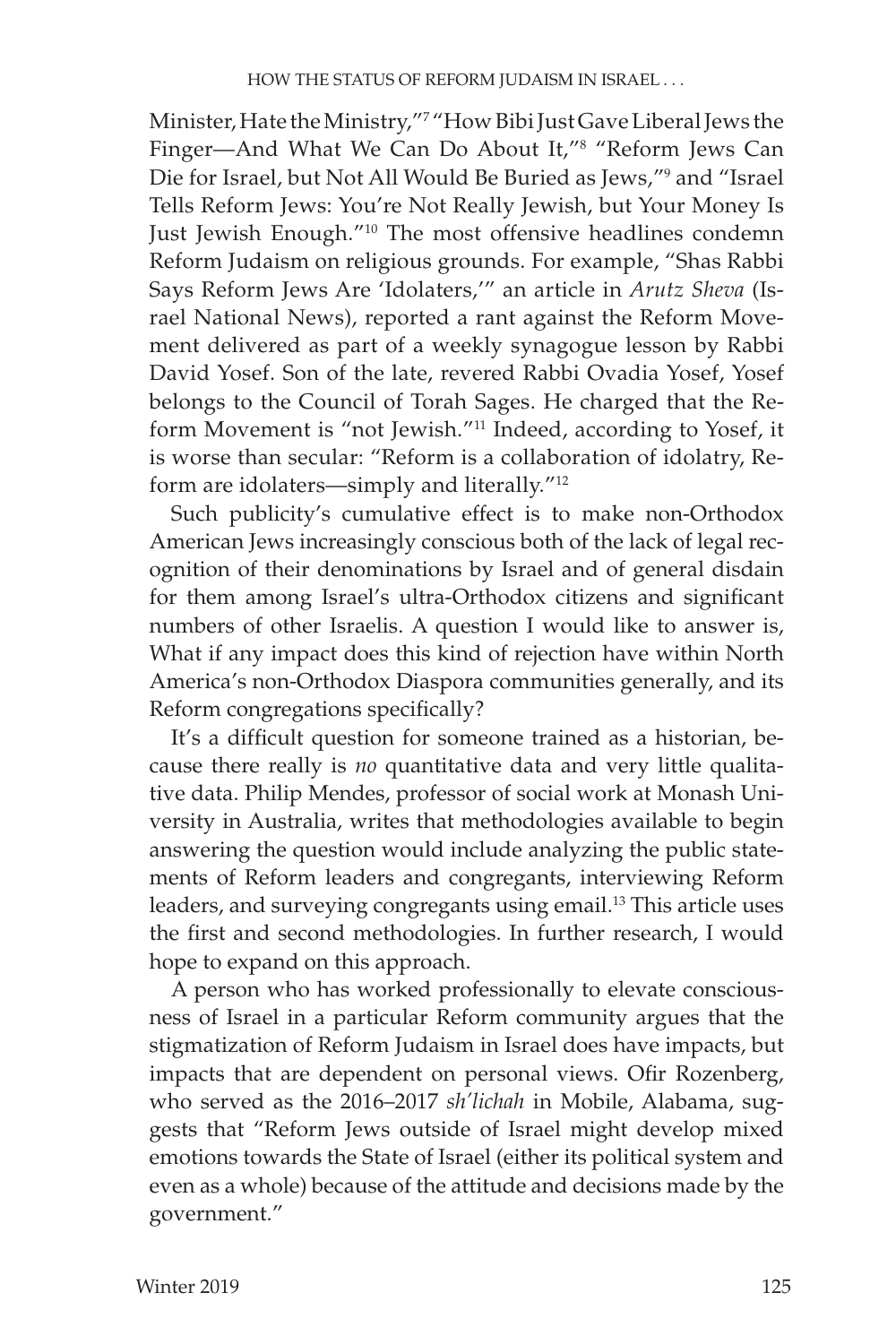While she has no hard data to support her sense, discussions that Rozenberg has had with other *sh'lichim* in person and via message boards highlight the concern that this is a likely outcome of the political controversy. "I think some people will feel less connected and have less support towards Israel because of the Reform status here in Israel," she said. "Others might be disappointed about the government and the fact the Orthodox don't acknowledge Reform Judaism (or secular Jews too, so this is an issue many Israelis face since forever) but still feel connected to other aspects in Israel that are positive and don't have to do with the Orthodox party's decisions. They might be angry at the politics but still feel proud about the history of Israel, Israeli successful innovations and contributions to the world, love the nature/food/lifestyle/Hebrew, IDF, *tikkun olam*, etc."14

As Rozenberg points out, Reform Jews have diverse opinions on virtually every topic, based on their individual experiences and preferences. Therefore, they will always have a variety of views on Israel. However, one factor with significant impact on the Reform consensus view is concern expressed by the movement's leaders. How strongly Reform rabbis voice their frustration with Israel's religious pluralism issue will also influence the laity's potential reaction. We can certainly get some idea of what might happen from looking at the Reform rabbinate's response to the political issues relating to the Palestinians and the West Bank. Reform rabbis tend to be politically liberal, the vast majority supporting political initiatives that might be classified as left wing. This is also true for many Reform congregants, but less so than for the rabbinate.

In addition, the spectrum of political opinion in any given congregation would depend on its geographic location. Rabbis in liberal areas speak regularly on political issues involving Israel and the Palestinians. They have done this without negative repercussions, and anecdotally at least, some have seen their congregations grow, apparently as a consequence.15 In congregations characterized by more mixed political views, however, rabbis may be more cautious when speaking about Israeli/Palestinian relations.16 Of course the reason the rabbis are reticent is because their congregants' political views are divided over this issue. When there's a divided congregation, rabbis tend to shy away from speaking about these issues because doing so is potentially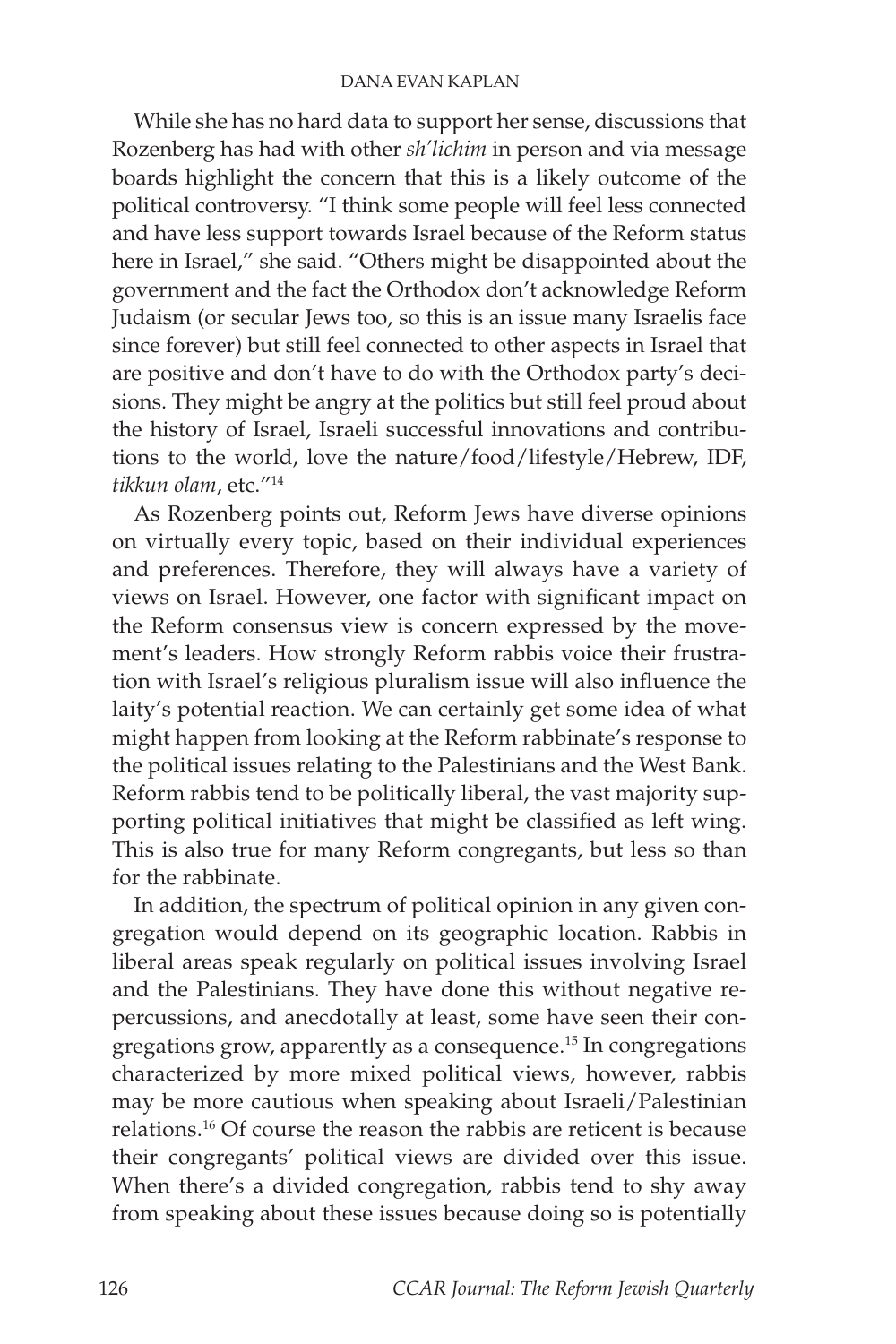divisive. Some leaders, including Rabbi David Wolpe of Los Angeles, ask whether rabbis should speak about politics at all.<sup>17</sup> Rabbi Rick Jacobs says they must, arguing that "a 'politics-free' pulpit is an empty pulpit."18

Concerning the religious pluralism crisis, almost by definition Reform Jews would want Reform Judaism in Israel to have full rights, ensuring rabbis free pulpits for speaking in favor of that cause. If however, rabbis began urging pressure on Israel's government in ways perceived by some to be potentially damaging to the State of Israel, congregants might then split into factions: those guided by the interests of the Reform Movement versus those more strictly concerned with Israel's survival. Most or virtually all Reform Jews today, no matter how inactive they might be, are likely aware that Reform Judaism faces a difficult environment in Israel. There is little evidence to suggest, from what I have so far seen, that this has a major impact on American Jews' decisions to join or disaffiliate from a Reform temple or on their level of activity in their Reform temples.

Here, there is a major difference between the United States and much of the rest of the Diaspora. In many other countries, Orthodoxy is a much stronger presence than it is in the United States, meaning stronger rejection of Reform as a religious movement and of Reform's role as a legitimate arbiter of Jewish identity. To a considerable extent, Orthodox leaders in these Diaspora communities take their lead on policy from the Israeli rabbinate. When I was a student rabbi in Australia and also when I served as a rabbi in South Africa, there were potential members I was encouraging to join my congregation who told me directly that they would not do so, because they did not want to affiliate with a movement not fully recognized in Israel. Whether this same consideration might hold true in areas of the United States with a relatively significant Orthodox presence would need to be explored.

That is not to say that Reform's stigmatization in Israel does not have an impact on individuals, even in areas without a heavy Orthodox presence. Jamie Novetsky practices Judaism but has not yet converted. She and her husband moved to Mobile, Alabama, about a year ago and immediately joined the local Reform temple. When its director of music resigned, she was appointed interim director of music and is likely to soon hold the position long term. While Novetsky is committed to Judaism, she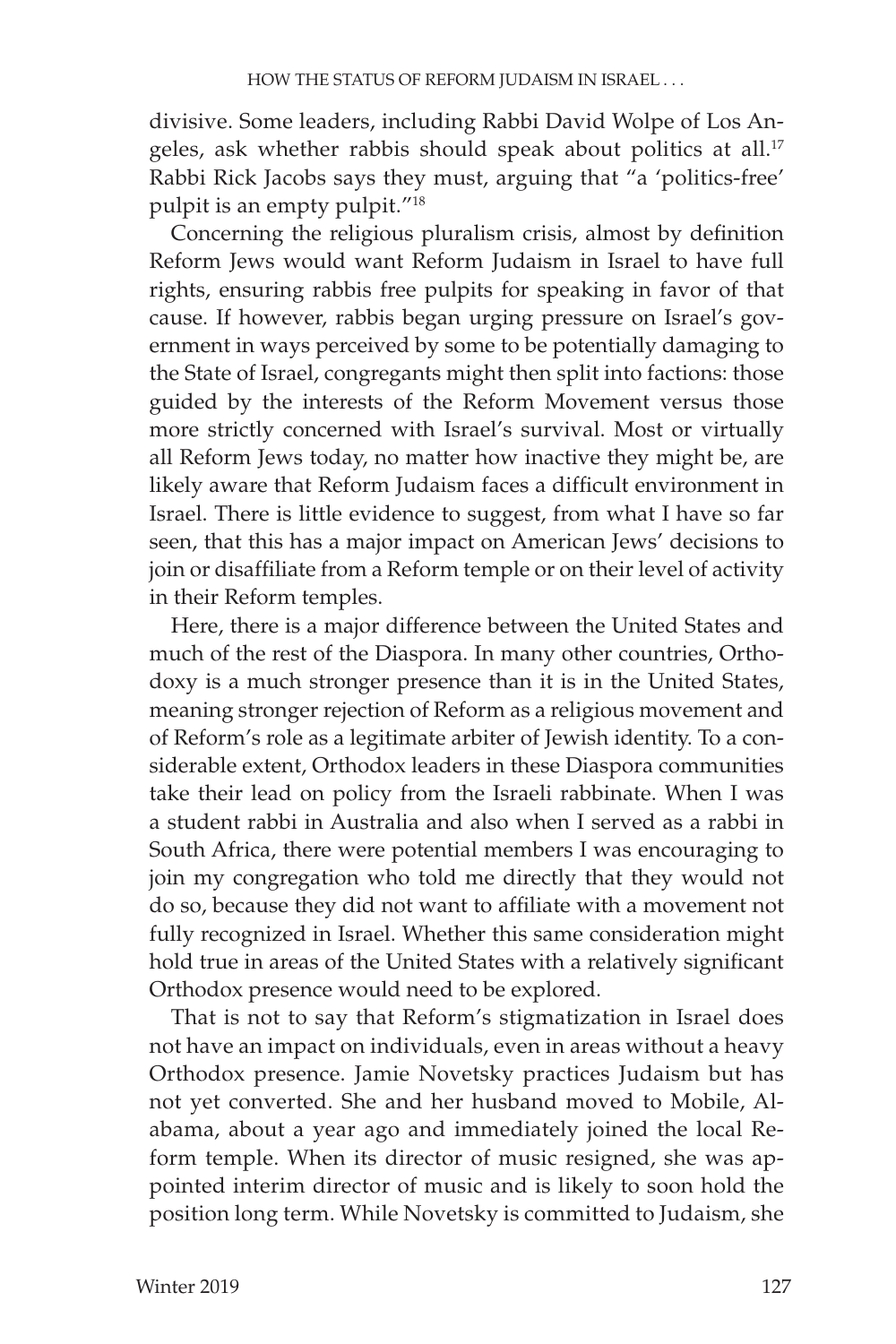is unsure about converting under Reform Movement auspices. In part this is due to her preference for a more structured religious system, but in part it is due to what Israel is doing. A few months ago, our congregation helped send her and our director of education to a ten-day seminar at the HUC-JIR in Israel, on a program sponsored by the World Union for Progressive Judaism. Novetsky returned deeply concerned about the lack of acceptance of Reform in Israel. Novetsky wonders whether strength of feeling about Israel's acceptance of Reform correlates with length of time spent in Israel (where a non-Orthodox Jew is liable to personally experience rejection based on religious affiliation).19 One of the issues for Novetsky was whether she herself would be accepted as Jewish by Israelis. She wrote me that the current situation is tolerable if not ideal. "While I'm saddened that I will never be considered Jewish by most Israelis, I can," Novetsky finds, "live with qualifying as Jewish only under the Law of Return, because my non-acceptance by Israel makes it more likely that there will always be an Israel to which I can return." Yet I sense that her experience in Israel made her less eager to convert through the Reform Movement. She feels that the Reform Jews most likely to care about Israel's acceptance of Reform converts, and Reform Judaism generally, are those who have been affected directly by it.

Diaspora–Israeli conflicts have arisen periodically over who should be counted as a Jew. But a long period of relative quiet on the issue ended on Sunday, June 25, 2017, when the Israeli government froze plans to create an egalitarian prayer space at the Western Wall.20 The Western Wall is one of the most visible historical remnants of the Second Jewish Commonwealth, the Second Temple period lasting 530 b.c.e. to 70 c.e. The issue for American Reform Jews and other non-Orthodox Jews throughout the world is that the Western Wall, which was liberated by Israeli troops during the Six-Day War in 1967, was essentially made into an Orthodox synagogue. This meant that to pray there would require following Orthodox religious rules. This was uncomfortable not only for non-Orthodox Jews, but also for certain Modern Orthodox Jews, including some of the women who constitute the group calling itself Women of the Wall. This multidenominational feminist group began praying at the Western Wall in the late 1980s. Orthodox objections to the women's prayer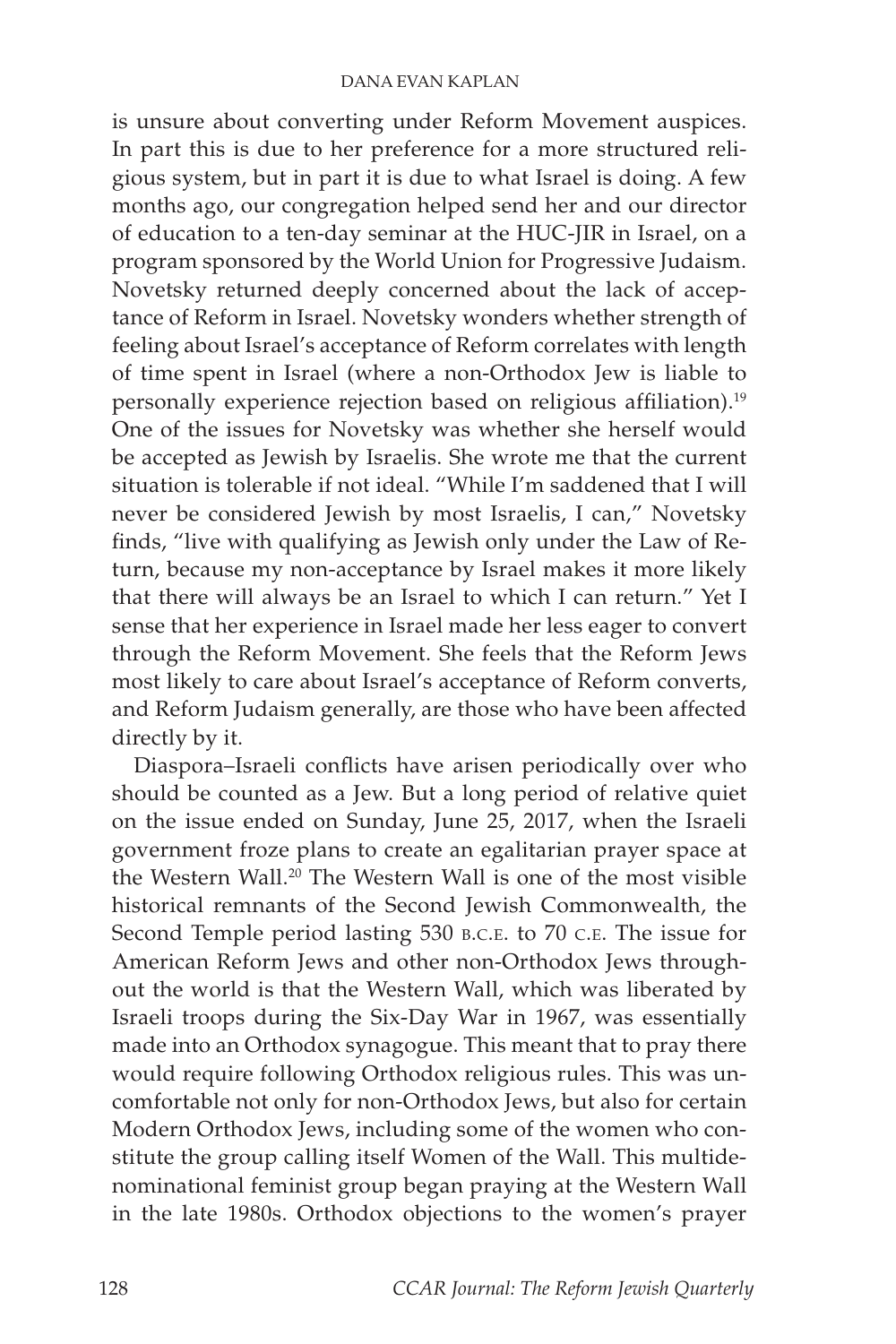services became the galvanizing factor in an eventual legal effort to get the Israeli supreme court to force the government to take action.

On January 31, 2016, following several years of study and negotiation, the Israeli government adopted a plan for a new space at the Western Wall designated for egalitarian prayer. Almost immediately, elements of the ultra-Orthodox community began to lobby hard to prevent implementation of the plan, and for well over a year, action was stalled. Then, on June 25, 2017, the Israeli cabinet (again facing a supreme court deadline) voted to freeze the plan indefinitely. Freezing the plan to give non-Orthodox Jews a special place to pray at the Western Wall was symbolically disenfranchising the non-Orthodox denominations. Real disenfranchising had occurred long before, in truth: Reform Judaism and other non-Orthodox forms of Judaism were never actually legitimized by the political structure in Israel. But for many Diaspora Jews, the additional symbolic action was worse than their denominations' lack of legal recognition: something tangible, visible, was being taken from them. It is symbolically of great importance, particularly the plan for a single entrance with two pathways, affording the Orthodox prayer area and non-Orthodox prayer area equal sanctity and status.

Predictably, non-Orthodox Jewish leaders reacted with outrage. Natan Sharansky, who chairs the Jewish Agency for Israel, said, "Passions are high, and will go even higher."<sup>21</sup> Rabbi Rick Jacobs gave a sense of the emotion in the wake of the plan's abandonment. "People get this news and they're stunned," said Jacobs. "Frankly, it's a very very dark day."<sup>22</sup> Rabbi Steven Fox, the chief executive of the CCAR, has wondered why Jews outside Israel are still expected to "support Israel politically, economically, socially" when more than one Israeli minister has said "to our people 'you're not really Jewish' or 'you don't have a place here in Israel."<sup>23</sup> The incongruity poses an obvious difficulty. Jacobs asks rhetorically, "'How could it be that a government that claims to speak on behalf of the Jewish people could be so deeply destructive of a deep commitment?'"24

This combination of rhetoric and negative political behavior on Israel's part will lead some people to want to take action. Some Reform Jews will be moved to reduce the amount of, or cancel, their donations to Israeli charities. Although Sharansky acknowledges that "almost every government decision taken in Jerusalem leads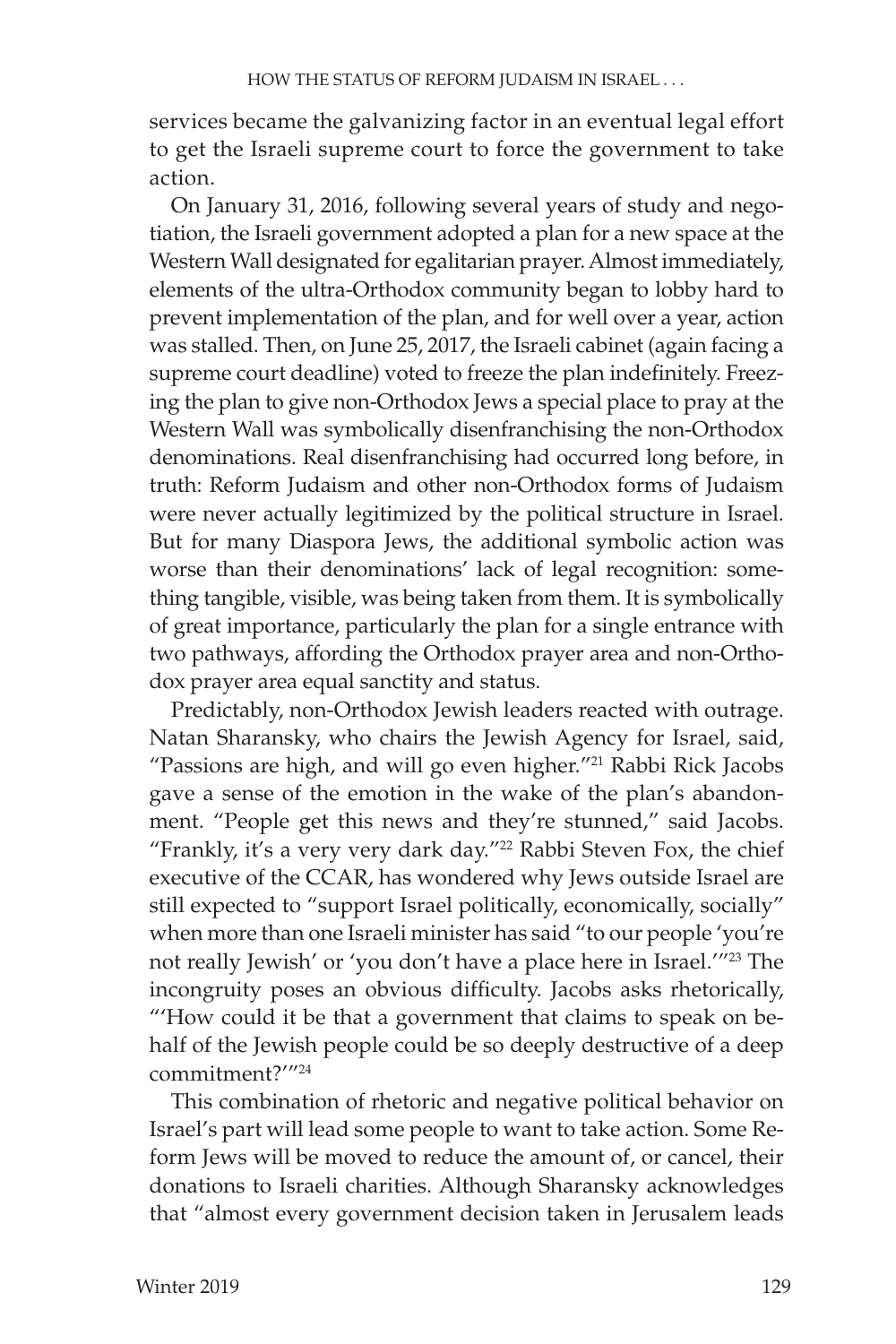to someone in the Diaspora who cancels his donation, and someone who adds a contribution,"25 it is very much a warning sign that important players are becoming disenchanted.

There are voices calling for some sort of partial economic or touristic boycott of Israel. Because of Reform's reliance on Israel as a source of Jewish identity, and also because support for Israel is a bedrock, basic value of Reform, I do not believe the movement would endorse such action. Even as Rabbi Jacobs and other leaders criticize specific policies of the Israeli government, calling for a boycott of any sort would be seen as breaking the relationship between the Reform Movement and the State of Israel. Large numbers of Reform Jews would protest, arguing that such action might weaken the State of Israel at a time when it continues to face serious security concerns of various types. It would also be used by the ultra-Orthodox as further evidence that the Reform community does not support the State of Israel and does not deserve accommodation from the Israeli government.

Calling for any sort of economic boycott against Israel, or even the cessation of philanthropic efforts for Israel, was previously taboo. But this has seemingly been reversed in the wake of the most recent Western Wall controversy. Writing on Facebook, Rabbi Jeff Salkin of Temple Solel in Hollywood, Florida, provided a link to a report that a Miami real estate tycoon has announced that he is "suspending" his philanthropy, just as the Israeli government has "suspended" its decision to build an egalitarian prayer space.<sup>26</sup> Isaac "Ike" Fisher explained, "It isn't a matter of Reform or Conservative. This is a serious act of contempt for the rabbis and leaders of our communities . . . They say to our women 'your Judaism isn't Judaism.' It is intolerable and we have an obligation to put an end to it."<sup>27</sup> After reading of Fisher's action, Salkin wondered out loud whether, "Perhaps—just perhaps—this is the only way to make a change. It goes like this. 1. Who are the top ten givers to Israel in the United States? 2. What do we know about their commitments to pluralism? 3. Who of us, or our Conservative colleagues, knows them? 4. Who can get to those big givers? 5. Who can convince them to divert their funds to Jewish pluralist causes, and to say so publicly? Could this work?"28

Two rabbis responded immediately. Joel Schwartzman wrote that, "Not giving to Federations removes a percentage that goes to fund Orthodoxy in Israel. Just as I take issue with some of what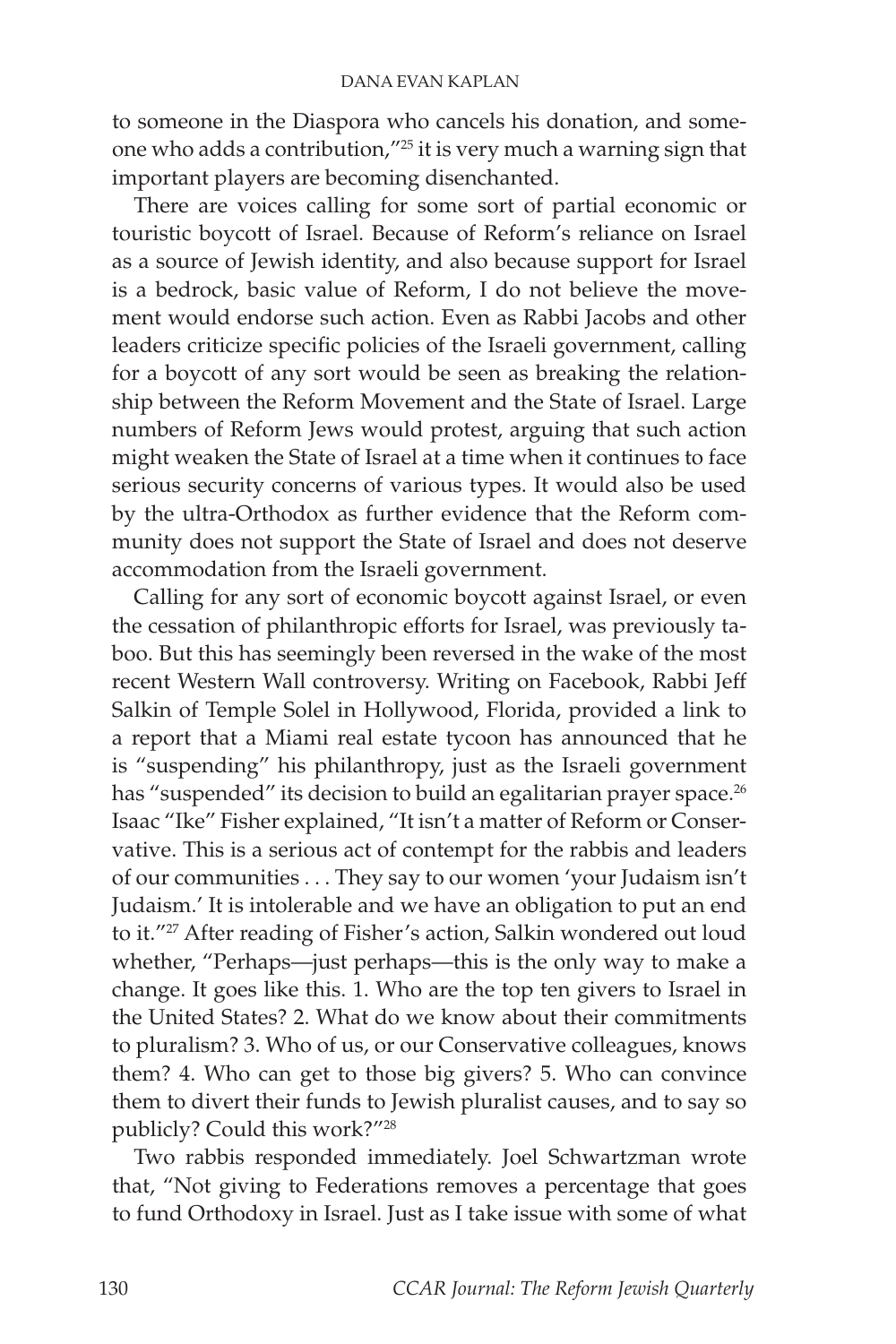the NIF [New Israel Fund] undertakes, I question why we should be supporting that which denies us legitimacy and rights in Israel. It makes no sense whatsoever."29 Sam Gordon retorted, "Israel has a GDP of \$340 billion. Israel is not a charity case, and it is absurd to think that getting even the wealthiest of donors to withhold funds will have an impact on policy."<sup>30</sup>

Other non-Orthodox Jews have threatened to cancel visits to Israel, not so much to protest something specific but out of a general sense of alienation and disgust. Sharansky said that Jewish organizational representatives told him some of their constituents were so angry that they didn't want to visit Israel: "Several American [Jewish] Federations have said that members of delegations no longer want to come . . . I am against that. On the contrary, we need more delegations."31

While reactions among American Reform Jews toward Israel might damage Israel–Diaspora relations, an even more damaging outcome could potentially result. The shadow cast over Reform Judaism might make people hesitate to join Reform congregations, fearing that joining could impede their recognition as legitimate Jews, should they ever choose to emigrate to Israel. Even if they never want to go to Israel, some must think to themselves that it's simply not a good idea to be part of a group that is not seen as legitimate in the eyes of the country that, presumably, is the arbiter of this religious identity.

The Israeli government wants to maintain as much political support for Israel as possible among American Reform Jews. This becomes important when the Israeli government needs to lobby the Congress and Senate for votes for or against some controversial Israel-related bill, nor do they want to unnecessarily alienate a funding source. Rabbi Eric H. Yoffie has argued that the Israeli government's support of the Orthodox religious establishment is now having an appreciable impact on American non-Orthodox Jews. "Israelis are in complete denial about the threat the government-sponsored Orthodox religious establishment poses to Israel's strategic interests," Yoffie has stated.<sup>32</sup> Many liberal-leaning American Jews are already skeptical about Israel's policy toward the Palestinians. It is perilous to act in any way that would further alienate these Americans.

At the URJ biennial held in Orlando, Florida, in November 2015, URJ president Rabbi Rick Jacobs spoke more bluntly than previous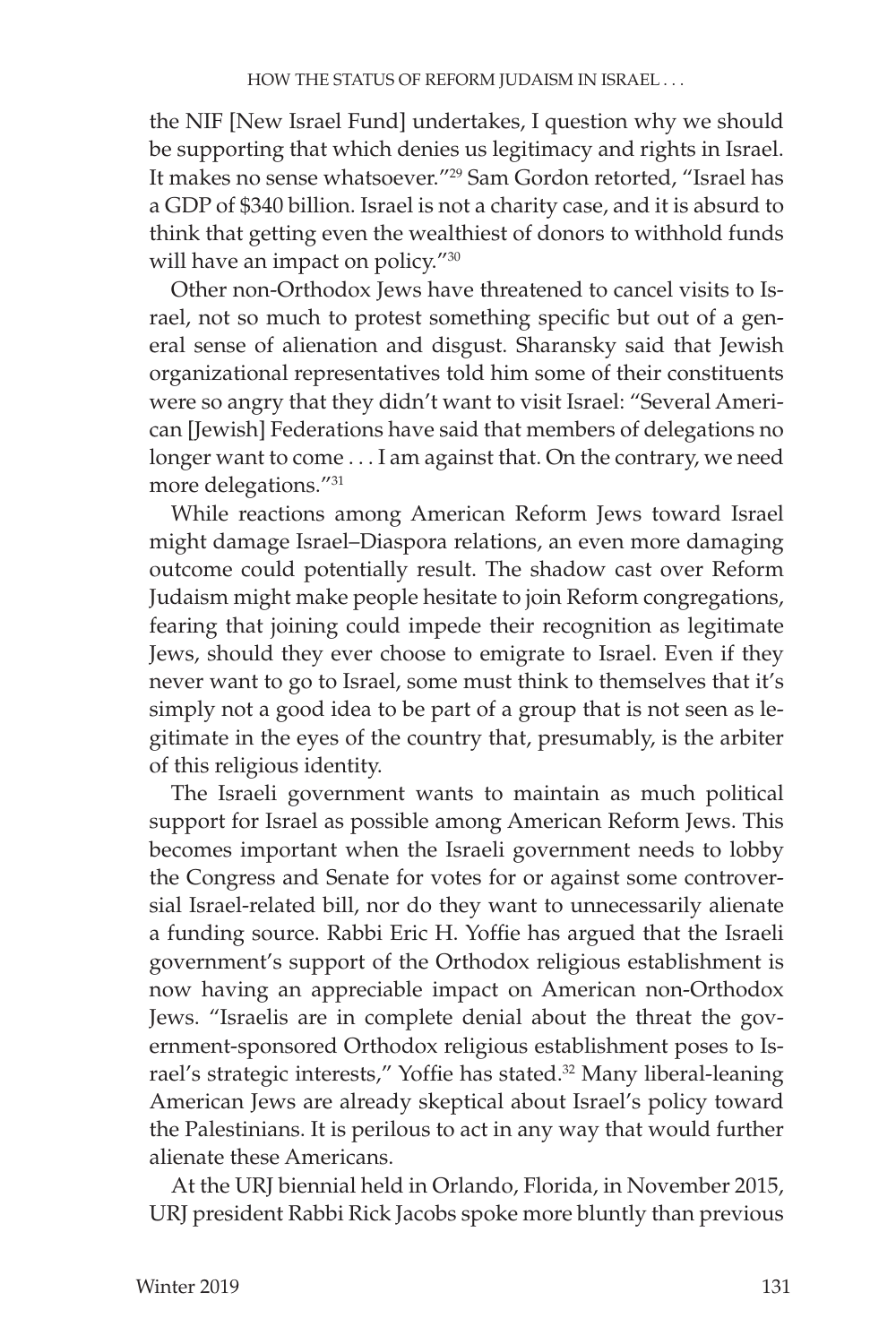leaders have done: "Asking Jews around the world only to wave the flag of Israel and to support even the most misguided policies of its leaders drives a wedge between the Jewish soul and the Jewish state. It is beyond counterproductive." Jacobs said that he could not list a single policy of Benjamin Netanyahu's government that the Reform Movement could fully embrace. The two *main* issues of contention are and long have been the Palestinians and Israel's difficulty with religious pluralism.

The Reform Movement is far more united over religious pluralism. It is, therefore, more willing to respond strongly concerning, for example, the egalitarian prayer space at the Western Wall. That response, in turn, has generated accusations of hypocrisy and lack of proportionality. Simone Zimmerman, who came to prominence when briefly appointed Bernie Sanders's Jewish outreach coordinator (later pushed aside after a Facebook post in which she used profanity against Prime Minister Benjamin Netanyahu) ripped into Rick Jacobs. She wrote in an op-ed, "Why are we non-Orthodox Jews only fighting for ourselves, at precisely the point where our energy and passion are so obviously, so desperately needed elsewhere?"33 She cited a tweet from Jacobs that said, "we feel that at this moment after over 4 years of negotiations it is not clear that the current Israeli government honors its agreements." Zimmerman sharply criticized this, "As if this is the one agreement this government has chosen not to honor in the last four years. The detachment from reality is embarrassing."34

Reform rabbinical student Rena Singer rejected Zimmerman's argument that the Western Wall impasse reveals Reform's complicity in ignoring the worse problem because it does not affect them as directly. "This false equivalency dangerously suggests that Jews must choose between religious freedom and repairing the world," Singer wrote. "But it is a fallacy to say that the two struggles do not go hand in hand."35

Singer wrote that she and Zimmerman share common values: "Our goals and our challenges are the same. We both work to create a world where people can live in freedom and dignity." Singer believes that many leftwing social-justice advocates ignore the many things that the Reform Movement is doing to help create a more just world: "Critics of the American Jewish establishment either do not know or do not like to admit that Reform congregations across the country are waging highly organized fights against poverty,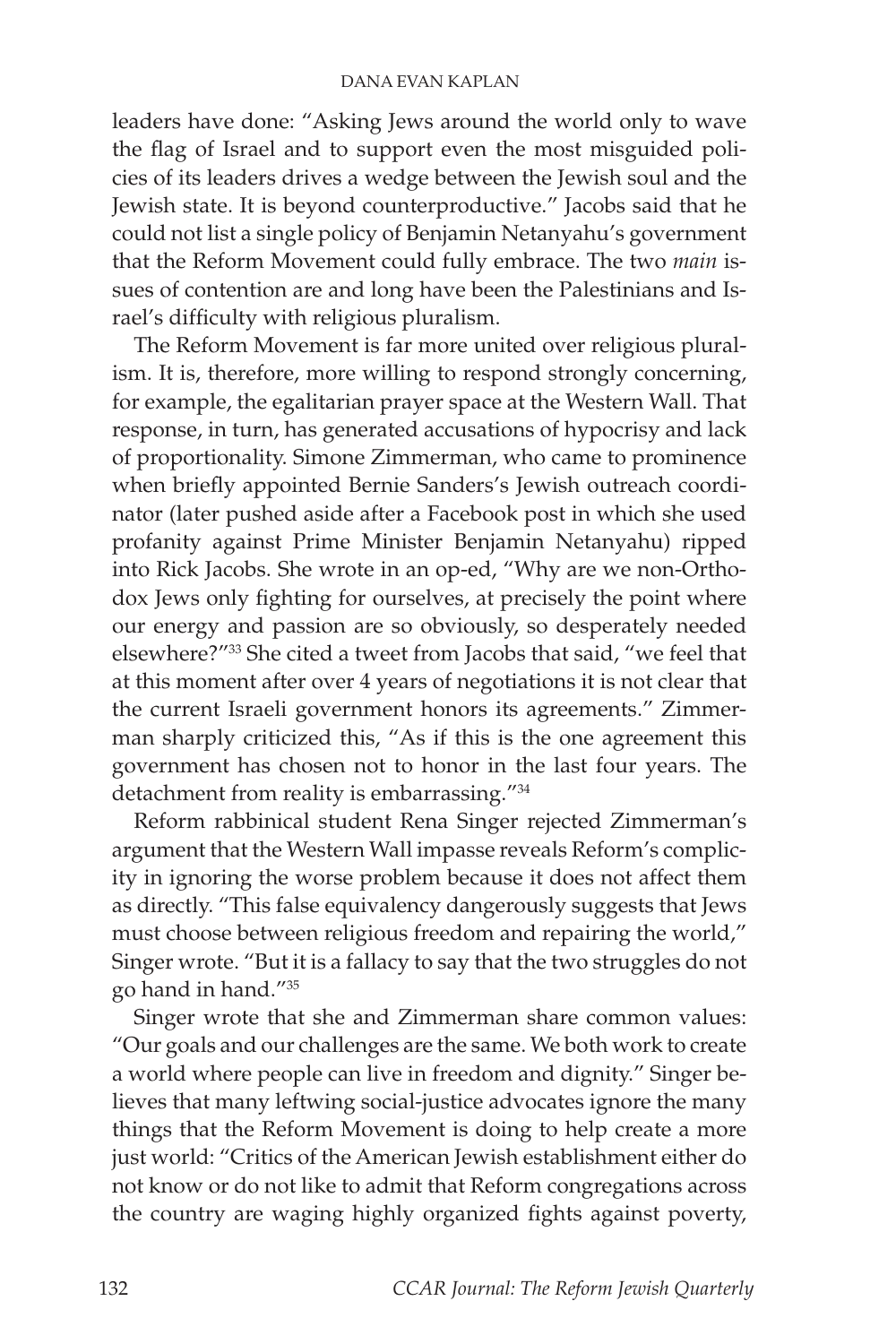racism, and anti-democratic forces. Take Reform California, Bend the Arc, Raise the Age, Get Organized Brooklyn, and the Religious Action Center, just to name a few of the hundreds of groups that are organizing Reform Jews."36 Singer concludes, "Whether you view this from the perspective of intersectionality, as I do, or just common sense, it is so obvious that the fight for religious freedom in Israel is inextricably bound with the fight for freedom for the Palestinians."37 But certainly many Reform rabbis, albeit a minority, have more middle-of-the-road political views on the Palestinian issue. Likely, many of that particular group would hesitate to link the Palestinian issue to the religious pluralism controversy. Such political moderates frequently cite Rabbi Richard Block, of Temple Tifereth Israel in Beechwood, Ohio, a past president of the CCAR.38 There is no evidence that most Reform rabbis, of whatever political stripe, perceive any direct linkage between these two controversial issues.

In conclusion, although most American Reform Jews are aware that Reform Judaism is treated in a negative manner in the State of Israel, they are not sufficiently concerned to initiate a grassroots campaign to fight the ultra-Orthodox establishment in Israel. Rather, it is the leaders of the Reform Movement who are most likely to travel to Israel, not only to do a few weeks of touring but to meet with government and societal leaders. Therefore, any major change in the environment of the typical American non-Orthodox congregation is going to be initiated by the rabbis and movement leaders.

American Reform Jews are seeking an ideological key to help them frame their concern about the state of religion in Israel. Some contextualize the problem in terms of their belief in democracy. They want to hope that because Israel is a democracy and because they see religious pluralism as an essential component of democracy, Israeli society will eventually recognize the importance of religious pluralism to their democratic values. This hope was expressed by Jerry Friedlander, one of my congregants: "The real issue is the legitimacy of Reform Judaism in the Diaspora. My hope would be that because Israel is a democracy, the people will eventually insist on equality for all Israeli Jews of whatever branch (and even us Jews outside of Israel). It will take inspiration and action on the part of the citizenry, but if the Knesset acts, and the Israeli Supreme Court upholds the change, the Orthodox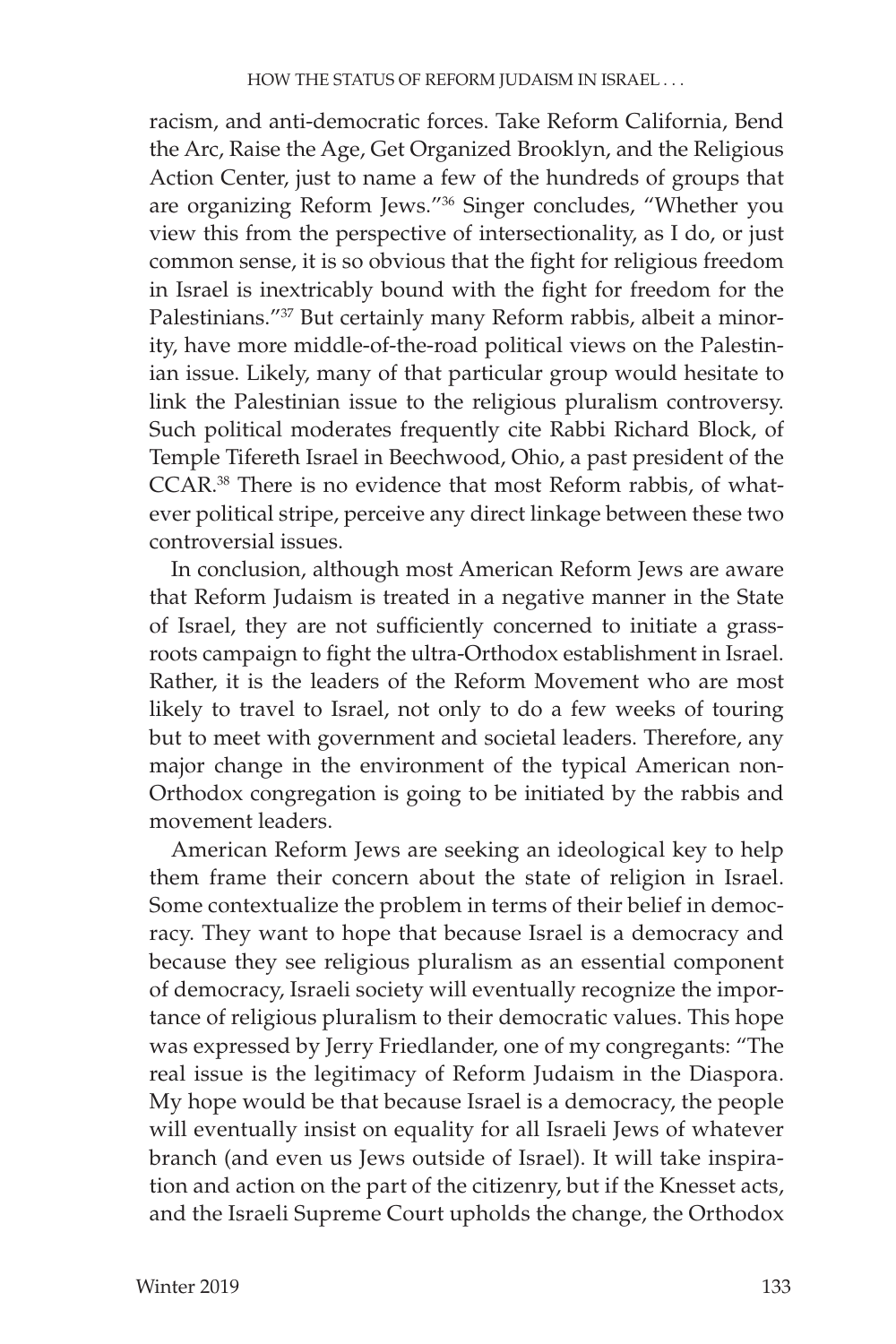will simply have to live with it. How long this will take . . . remains to be seen."39

### **Recommended Reading**

### **Books**

- Abramov, Sheneur Zalman. *Perpetual Dilemma: Jewish Religion in the Jewish State.* Middlesex County, NJ: Associated University Presses, 1976.
- Barnett, Michael N. *The Star and the Stripes: A History of the Foreign Policies of American Jews.* Princeton, NJ: Princeton University Press, 2016.
- Greenstein, Howard. *Turning Point: Zionism and Reform Judaism*. Providence, RI: Scholars Press, 1981.
- Hirsch, Richard G. *For the Sake of Zion*. New York: URJ Press, 2011.
- Jobani, Yuval, and Nahshon Perez. *Women of the Wall: Navigating Religion in Sacred Sites.* Oxford and New York: Oxford University Press, 2017.
- Livni, Michael. *Reform Zionism: Twenty Years—An Educator's Perspective*. Jerusalem: Gefen Publishing House, 1999.
- Miles, William F. S. *Zion in the Desert: American Reform Jews in Israel's Kibbutzim*. SUNY Series in Israeli Studies. Albany, NY: State University of New York Press, 2007.
- Rosenthal, Steven T. *Irreconcilable Differences?: The Waning of the American Jewish Love Affair with Israel.* Waltham, MA: Brandeis Series in American Jewish History, Culture, and Life, 2003.
- Waxman, Dov. *Trouble in the Tribe: The American Jewish Conflict over Israel*. Princeton, NJ: Princeton University Press, 2016.

## **Newspaper Articles**

- Eisner, Jane. "5 Things We Can Do About the Western Wall Impasse and One We Shouldn't." *Forward*. June 6, 2016. http://forward. com/opinion/israel/341937/5-things-we-can-do-about-thewestern-wall-impasse-and-one-we-shouldnt/.
- Rosner, Shmuel. "Fight or Flee? A Post-Kotel Jewish American Dilemma." *Jewish Journal*. June 27, 2017. http:// jewishjournal.com/rosnersdomain/220983/fight-fleepost-kotel-jewish-american-dilemma/.

#### **Notes**

1. Dana Evan Kaplan, *American Reform Judaism: An Introduction* (New Brunswick, NJ: Rutgers University Press, 2005, 2003), 113.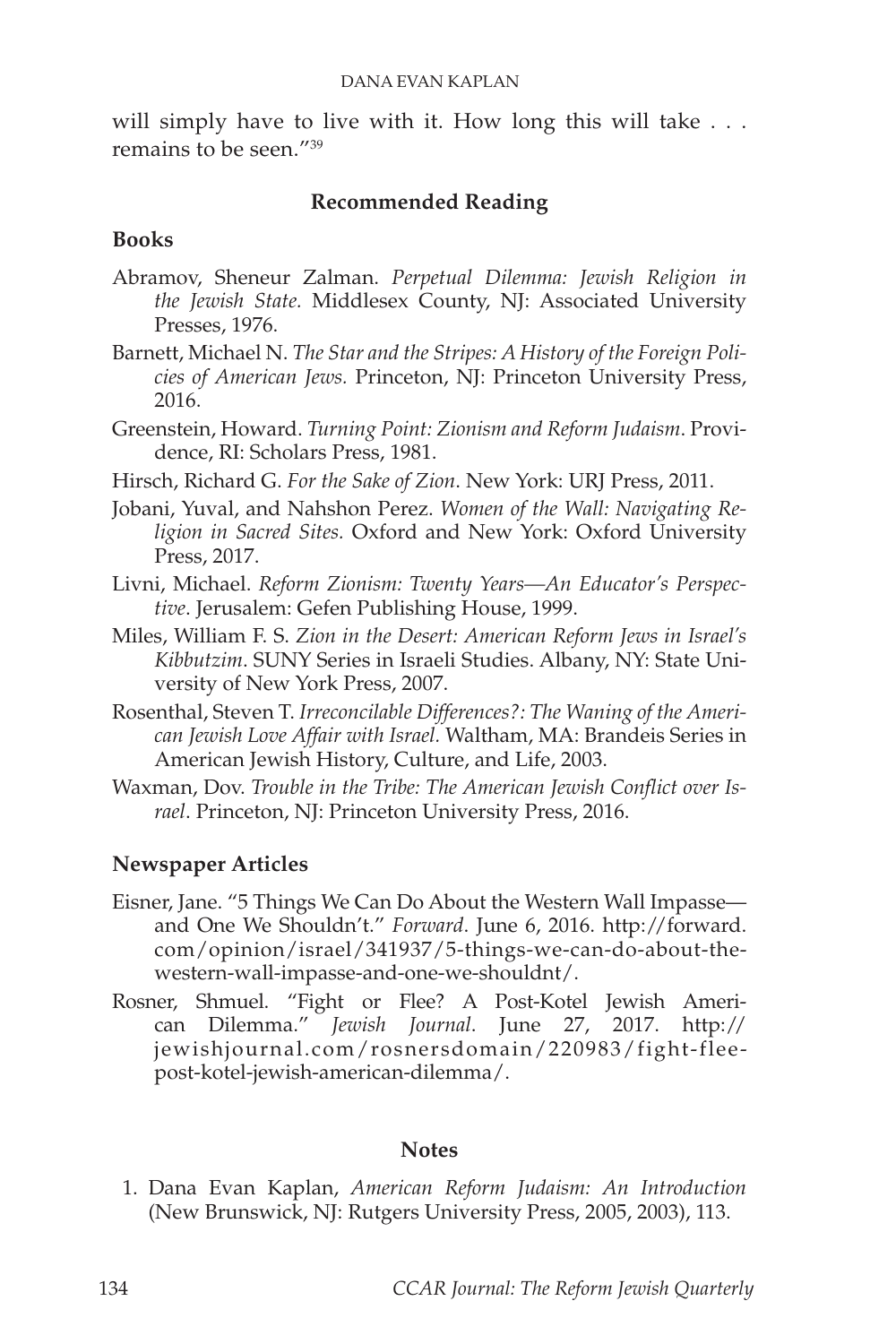- 2. The author would like to thank the Lisa and Michael Leffell Foundation for its support of this project, Professor Jack Wertheimer for his comments on a draft of this paper, and Jeanine Watson for her editorial assistance.
- 3. Amanda Borschel-Dan, "Reform Jews Can Die for Israel, but Not All Would Be Buried As Jews," *Times of Israel*, July 8, 2015, http:// www.timesofisrael.com/reform-jews-may-die-for-israel-but-notall-would-be-buried-as-jews/.
- 4. Ibid.
- 5. Leon S. Wieseltier, as quoted by Eric H. Yoffie, from an interview with Nahum Barnea. Eric H. Yoffie, "American Jewish Support for Israel Is Eroding, and It's Got Nothing to Do With the Palestinians," *Haaretz*, December 7, 2016, http://www.haaretz.com/ opinion/.premium-1.757503.
- 6. Anshel Pfeffer, "Reform Jews Are in for More Humiliation at the Israeli Government's Hands," *Haaretz*, March 5, 2016, http:// www.haaretz.com/israel-news/.premium-1.707056.
- 7. Ben Sales, "On Reform Judaism in Israel, Don't Hate the Minister, Hate the Ministry," *Jewish Telegraphic Agency*, July 9, 2015, http:// www.jta.org/2015/07/09/news-opinion/israel-middle-east/onreform-judaism-in-israel-dont-hate-the-minister-hate-the-ministry.
- 8. Jane Eisner, "How Bibi Just Gave Liberal Jews the Finger—And What We Can Do About It," *Forward*, June 25, 2017, http:// forward.com/opinion/editorial/375572/how-bibi-just-gaveliberal-jews-the-finger-and-what-we-can-do-about-it/.
- 9. Amanda Borschel-Dan, "Reform Jews Can Die for Israel, but Not All Would Be Buried as Jews," *Times of Israel*, July 8, 2015, http:// www.timesofisrael.com/reform-jews-may-die-for-israel-but-notall-would-be-buried-as-jews/.
- 10. Asher Schechter, "Israel Tells Reform Jews: You're Not Really Jewish, but Your Money Is Just Jewish Enough," *Haaretz*, July 10, 2015, http://www.haaretz.com/jewish/features/.premium-1.665301.
- 11. Shoshana Miskin, "Shas Rabbi Says Reform Jews Are 'Idolaters,'" *Arutz Sheva* (Israel National News), February 29, 2016, http:// www.israelnationalnews.com/News/News.aspx/208672#. VtSmFPmF6Hs.
- 12. Ibid.
- 13. Philip Mendes, e-mail to the author, July 6, 2017.
- 14. Ofir Rozenberg, e-mail to the author, June 28, 2017.
- 15. Debra Nussbaum Cohen, "U.S. Synagogues Experience 'Trump Bump' as Congregants Turn to Prayer, Activism," *Haaretz*, May 31, 2017, http://www.haaretz.com/us-news/.premium-1.792384.
- 16. Eric H. Yoffie, "Muzzled by the Minority," *Reform Judaism*, n.d., http://reformjudaismmag.org/muzzled-minority.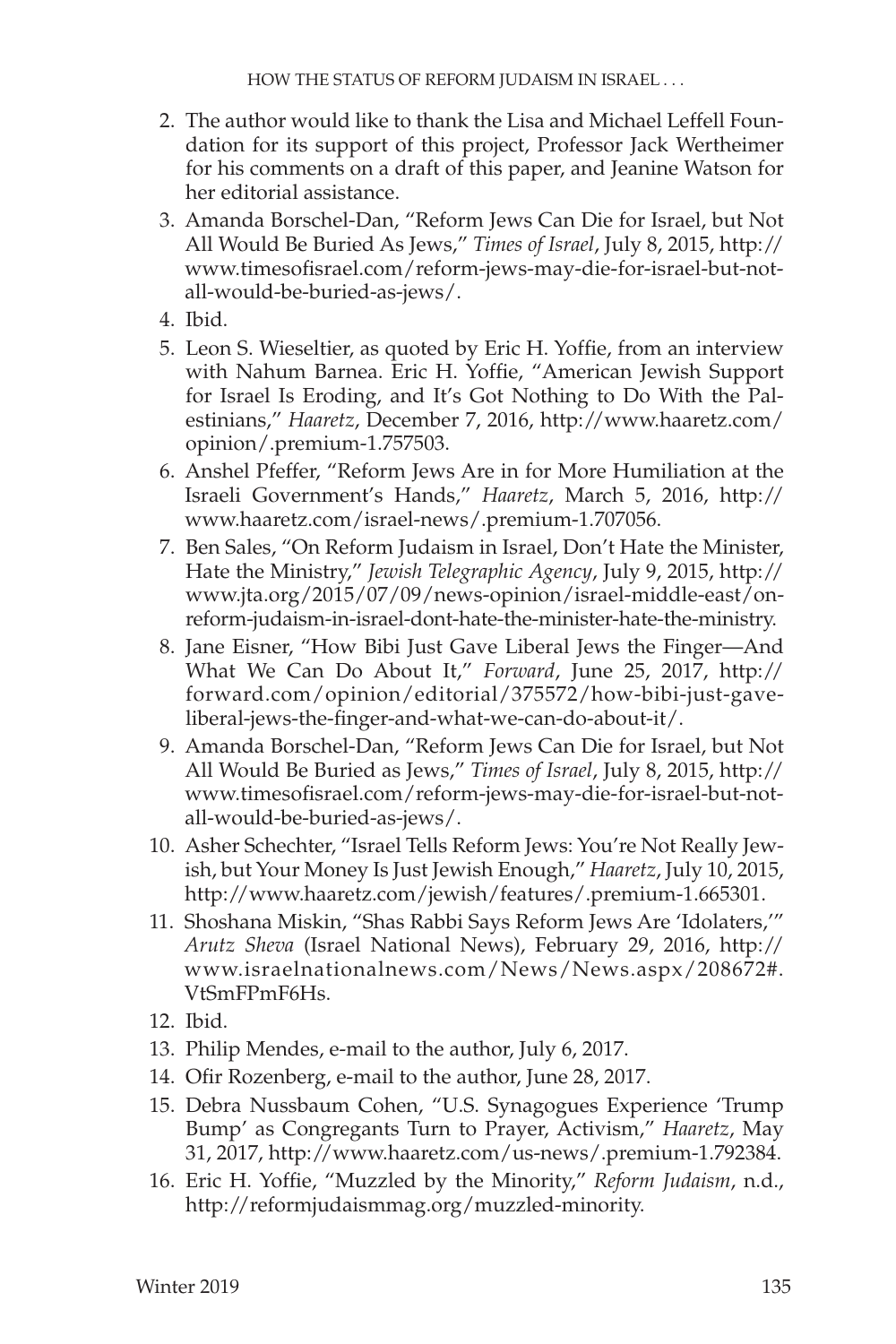- 17. David Wolpe, "Why I Keep Politics Off the Pulpit," *Jewish Journal*, June 7, 2017, http://jewishjournal.com/opinion/220094/ keep-politics-off-pulpit/.
- 18. Rick Jacobs, "Why My Friend David Wolpe Is Wrong: A 'Politics Free' Pulpit Is an Empty Pulpit," *Jewish Journal*, June 13, 2017, http://jewishjournal.com/opinion/220363/ rabbi-wolpe-politics-synagogue/.
- 19. Jamie Novetsky, e-mail to the author, June 27, 2017.
- 20. Isabel Kerschner, "Israel Suspends Plan for Egalitarian Prayer Space at Western Wall," *New York Times*, June 25, 2017, https:// www.nytimes.com/2017/06/25/world/middleeast/benjaminnetanyahu-israel-western-wall-non-orthodox-jews.html.
- 21. Raphael Ahren, "Sharansky Warns Some Diaspora Jews Are Rethinking Israel Ties over Western Wall Crisis," *Times of Israel*, June 26, 2017, http://www.timesofisrael.com/sharansky-warns-somediaspora-jews-rethinking-israel-ties-over-western-wall-crisis/.
- 22. Amanda Borschel-Dan, "U.S. Liberal Jews Decry 'Slap in the Face' from Netanyahu on Western Wall Prayer," *Times of Israel*, June 25, 2017, http://www.timesofisrael.com/liberal-jews-decry-slap-inthe-face-from-netanyahu-on-western-wall-prayer/.
- 23. "American Reform Rabbis Warn of 'Alienation' after Visit to Jerusalem," *The Guardian*, March 1, 2016, https://www. theguardian.com/world/2016/mar/01/american-jewishreform-rabbis-jerusalem-visit-israel.
- 24. Borschel-Dan, "U.S. Liberal Jews Decry 'Slap in the Face' from Netanyahu."
- 25. Ahren, "Sharansky Warns Some Diaspora Jews Are Rethinking Israel Ties."
- 26. Stuart Winer and *Times of Israel* Staff, "Key U.S. Donor Suspends Activities over Western Wall, Conversion Spat," *Times of Israel*, July 2, 2017, http://www.timesofisrael.com/key-israel-fundraiser-inus-suspends-activities-over-western-wall-conversion-spat/.
- 27. Amihai Attali, "Tycoon Withdraws Funds from Israel Amid Kotel, Conversion Crisis," *Ynet News*, February 2, 2017, https://www. ynetnews.com/articles/0,7340,L-4983617,00.html.
- 28. Jeff Salkin, e-mail to the author, July 3, 2017.
- 29. Joel Schwartzman, e-mail to the author, July 9, 2017.
- 30. Sam Gordon, e-mail to the author, July 9, 2017.
- 31. Ahren, "Sharansky Warns Some Diaspora Jews Are Rethinking Israel Ties."
- 32. Eric H. Yoffie, "American Jewish Support for Israel Is Eroding, and It's Got Nothing to Do with the Palestinians," *Haaretz*, June 29, 2017, http://www.haaretz.com/opinion/.premium-1.757503.